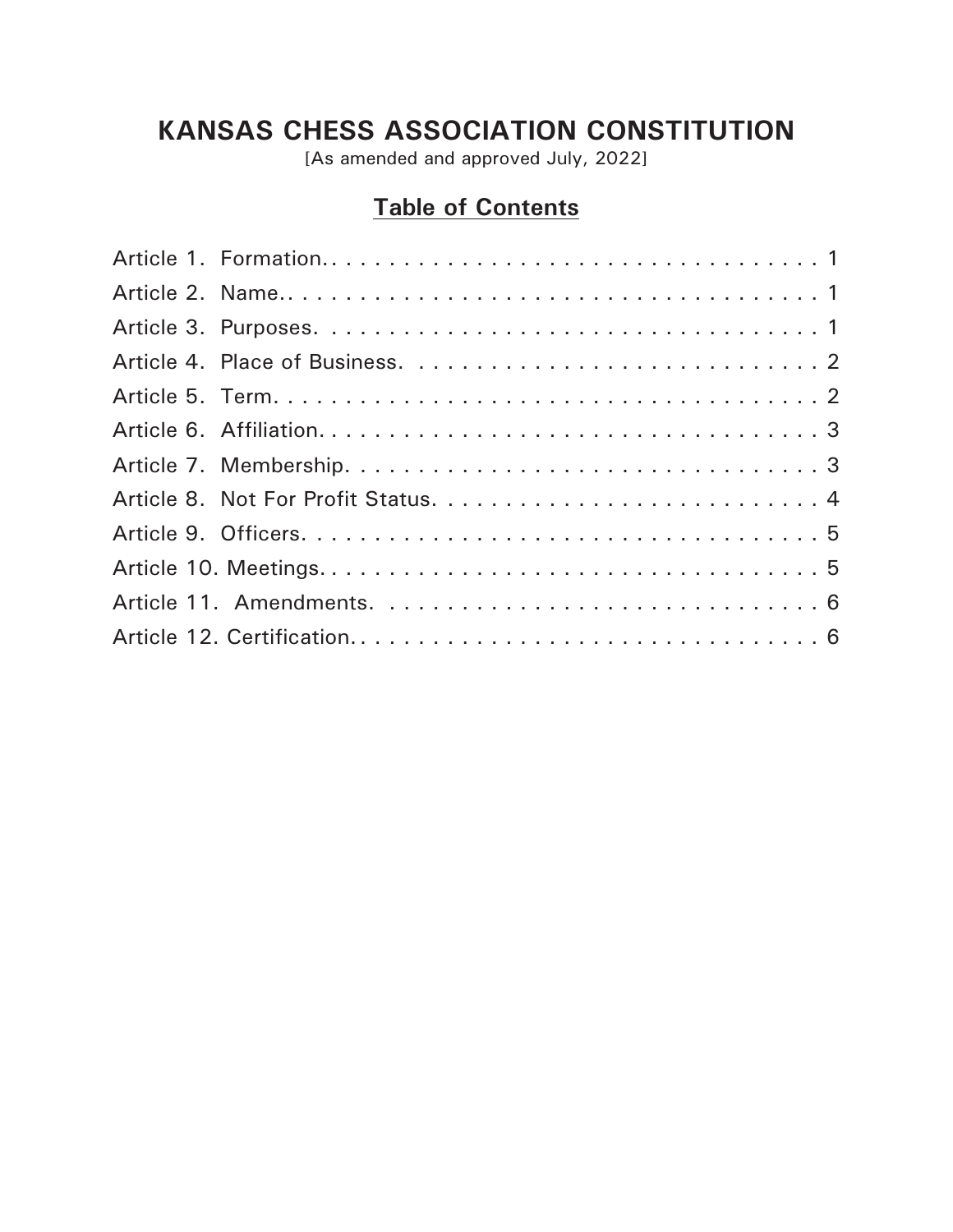1. Formation

The Kansas Chess Association is a Kansas Not for Profit Corporation formed on December 8, 2002.

#### **ARTICLE 2**

2. Name

The name of the Not for Profit Corporation shall be Kansas Chess Association, and all business of the Not for Profit Corporation shall be conducted under said name, or such other name as the Members from time to time may determine.

- 3. Purposes
	- a. The Kansas Chess Association shall be organized and operated exclusively for educational purposes according to Section 501(c)(3) of the U.S. Internal Revenue Code of 1986 and as amended.
	- b. The Kansas Chess Association shall support and promote chess related activities throughout the State of Kansas, with the goal of developing chess as a significant cultural art in Kansas.
	- c. These activities shall include, but shall not be limited to:
		- i. Disseminating chess information by means of a website and online resources;
		- ii. Providing and promoting chess tournaments and other chess events throughout the state of Kansas;
		- iii. Holding an annual state chess championship;
		- iv. Sponsoring chess lectures and exhibitions aimed at improving the chess knowledge, encouraging interest and participation in chess activities and improving skills for all interested; and,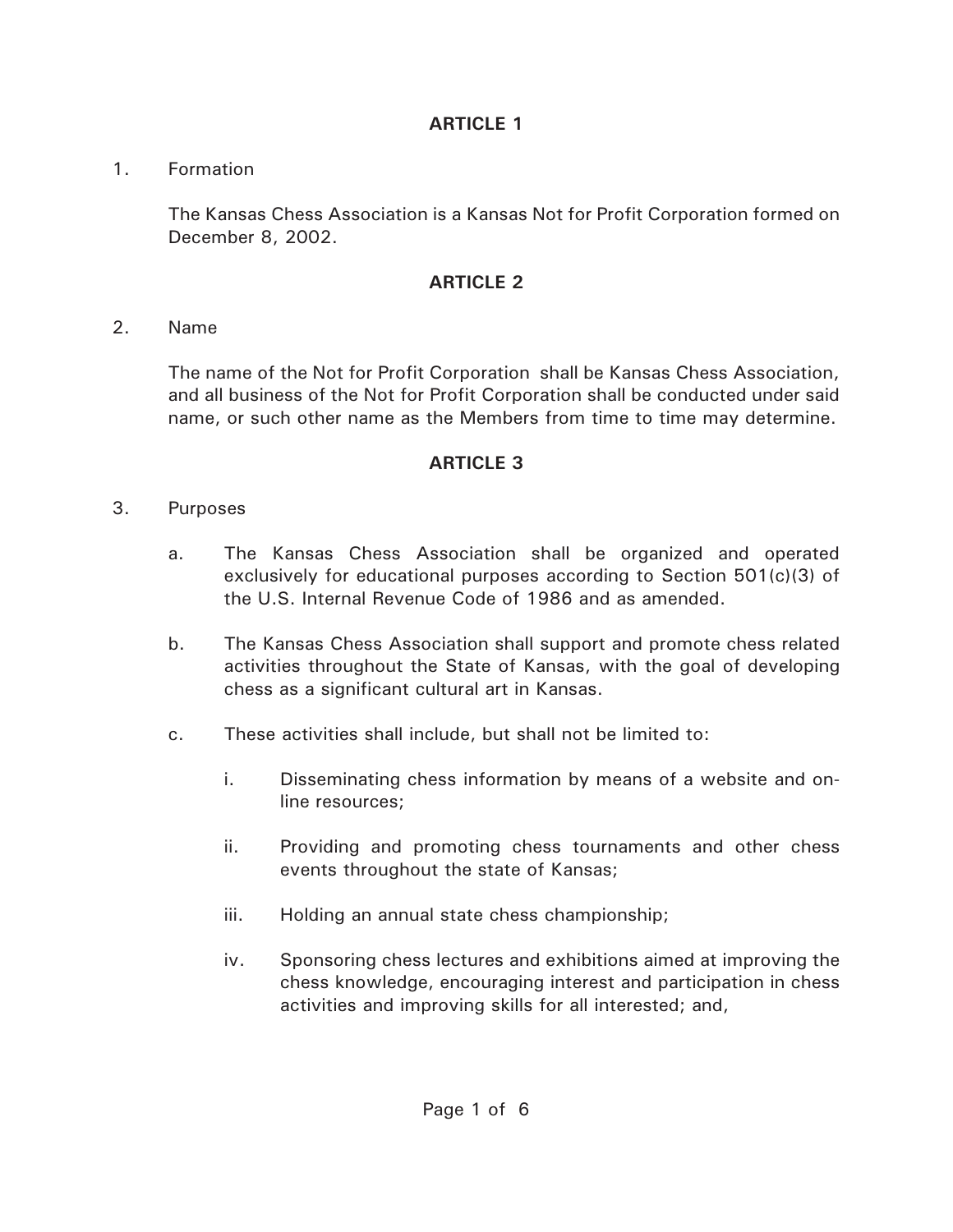- v. Cooperating with other chess organizations, schools, community centers, recreation departments, and other groups and institutions in teaching chess and conducting tournaments as those groups promote the game and assist in pursuit of learning and improving in chess skills.
- d. The Kansas Chess Association shall distribute, or publish on line, a periodic publication to its members, officers, and directors describing all such activities.
- e. The Kansas Chess Association may engage in any lawful act or activity deemed necessary or desirable by the Members to achieve its purposes.
- f. The Kansas Chess Association shall be governed under terms of this Constitution and the Kansas Chess Association Bylaws adopted by the Kansas Chess Association Policy Board.

- 4. Place of Business
	- a. The principal place of business of the Kansas Chess Association (and the specified "registered office" at which the Association's records are required to be maintained under the Kansas Not for Profit Corporation law) shall be within the state of Kansas.
	- b. The principal place of business of the Kansas Chess Association shall be designated as necessary by the Kansas Chess Association Policy Board.

### **ARTICLE 5**

5. Term

The term of the Kansas Chess Association commenced with the filing of the Articles of Organization of the Kansas Chess Association on December 8, 2003, and the corporation term shall be perpetual.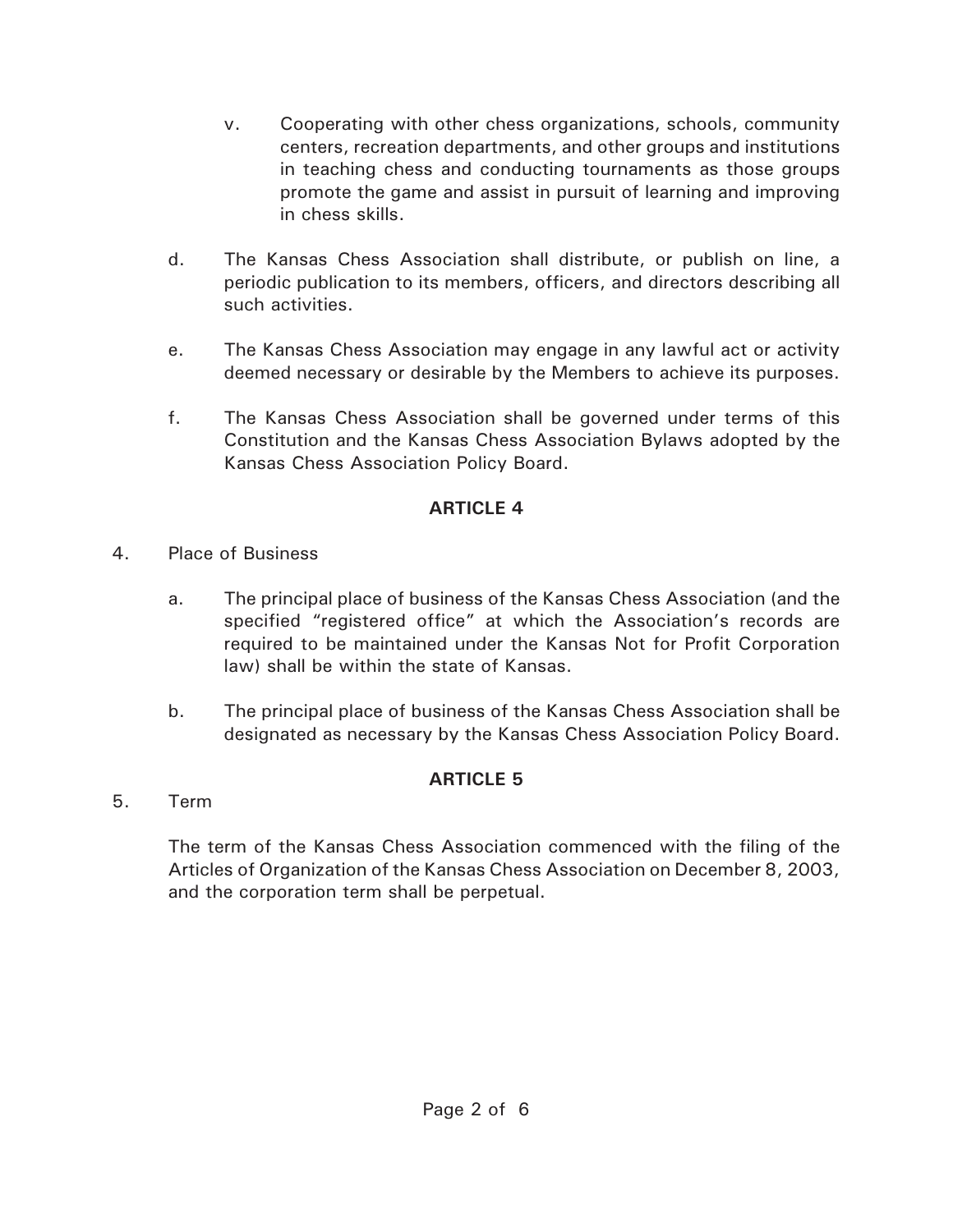#### 6. Affiliation

The Kansas Chess Association shall affiliate with the United States Chess Federation (USCF) and shall be the official state affiliate representative to USCF with the privileges and obligations pertaining thereto.

- 7. Membership
	- a. There shall be five membership classes
		- i. Regular adult membership
			- (1) Open to all persons over the age of 18;
			- (2) Term of membership is one year from date of purchase. Purchase of a one-year membership entitles the member to participate in one KCA annual tournament during year of membership. Entry fees will be required.
		- ii. Junior membership
			- (1) Open to all persons under the age of 18;
			- (2) Term of membership is one year from date of purchase. Purchase of a one-year membership entitles the member to participate in one KCA annual tournament during year of membership. Entry fees will be required.
		- iii. Family membership
			- (1) Families are defined as three persons residing at the same residence;
			- (2) Options to add persons to a "family membership" shall be available;
			- (3) Term of membership is one year from date of purchase. Purchase of a one-year membership entitles the members to participate in one KCA annual tournament during year of membership. Entry fees will be required.
		- iv. Patron membership Term of membership is two years from date of purchase. Purchase of a two-year membership entitles the member to participate in two KCA annual tournaments during years of membership. Entry fees will be required..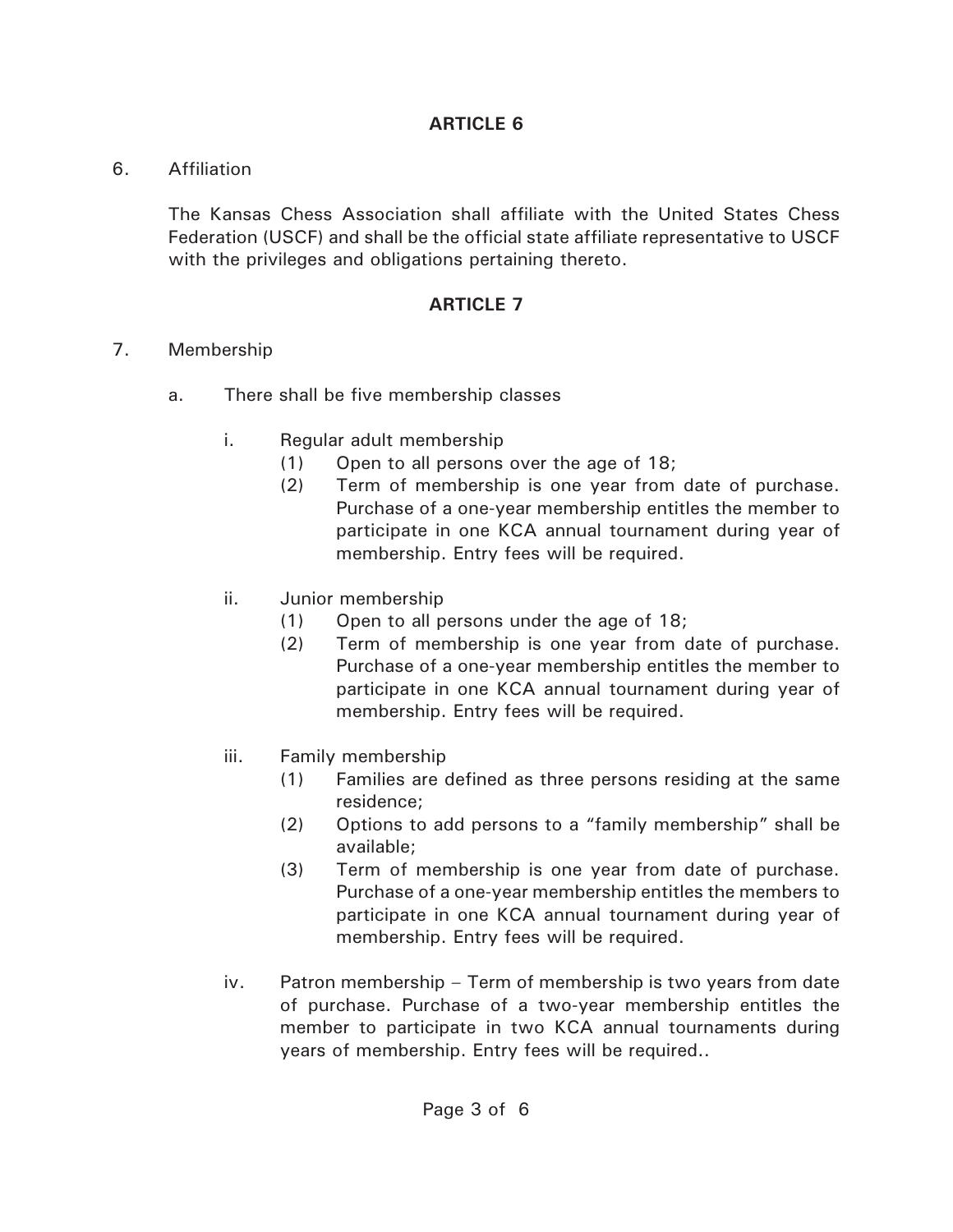- v. Contributor membership Term of membership is one year from date of purchase. Purchase of a one-year membership entitles the members to participate in one KCA annual tournament during year of membership. Entry fees will be required..
- b. Voting rights.
	- i. All membership categories, with the exception of Junior Membership and Contributor Membership, shall have voting rights at the annual membership meeting.
	- ii. In order to vote, each member must be over age 18.
	- iii. Each member entitled to vote shall have one vote.
	- iv. There shall be no proxy voting.
- c. Membership fees shall be included in the By Laws and shall be determined by the Policy Board with the approval of the membership at the annual membership meeting.

- 8. Not For Profit Status
	- a. The Kansas Chess Association shall be a not-for-profit corporation established under Kansas law.
	- b. The KCA is organized exclusively for charitable, religious, educational, and scientific purposes under section  $501(c)(3)$  of the Internal Revenue Code, and all corresponding section(s) of any future federal tax code.
	- c. No Member shall have any responsibility for the losses, debts, liabilities and/or obligations of the Kansas Chess Association.
	- d. If any Member shall loan or advance any funds to the Kansas Chess Association in excess of the required membership fee for such Member, such loan or advance shall not be deemed a capital contribution to the Kansas Chess Association and shall not in any way create an ownership interest in the Kansas Chess Association.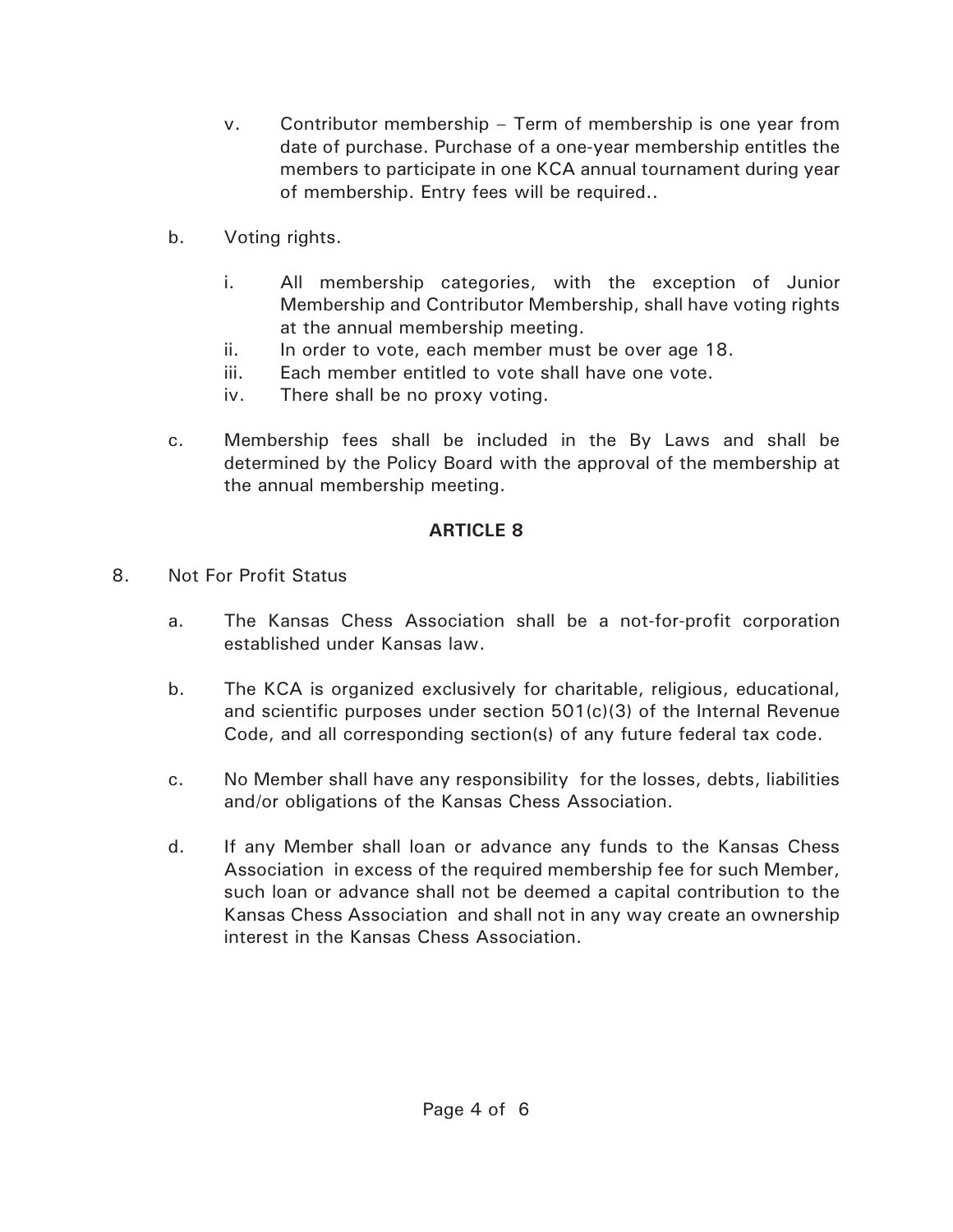### 9. Officers

- a. Officers of the Kansas Chess Association shall be the President, Vice-President, Secretary and Treasurer.
- b. Officers shall be elected by simple majority of votes cast by of those present during the Kansas Chess Association's annual meeting.
- c. There shall be a Policy Board of seven members including the President, Vice-president, Secretary and four other at-large members appointed by the President.
- d. Officers' powers and duties and the duties and powers of the Policy Board shall be stated in the Kansas Chess Association's Bylaws.
- e. All officers and Policy Board members shall be dues-paying members of the Kansas Chess Association and over the age of 18.

- 10. Meetings
	- a. A meeting of Kansas Chess Association membership for the purpose of electing officers and any other purpose shall be held annually.
	- b. The annual meeting of the Members shall be held at the Kansas Open Chess Tournament, or in the event there is no Kansas Open Chess Tournament for any reason, at a time and date set by simple majority vote of the Policy Board.
	- c. Those present at the annual membership meeting shall constitute a quorum and all decisions made at that meeting shall by made by simple majority of votes cast by those members in good standing present.
	- d. There shall be no proxy voting at the Annual Membership Meeting and each Member qualified to vote shall have only one vote.
	- e. Special meetings of the Policy Board for any purpose or purposes, may be called by the President.
	- f. The Policy Board shall be governed by terms of the Kansas Chess Association Bylaws.